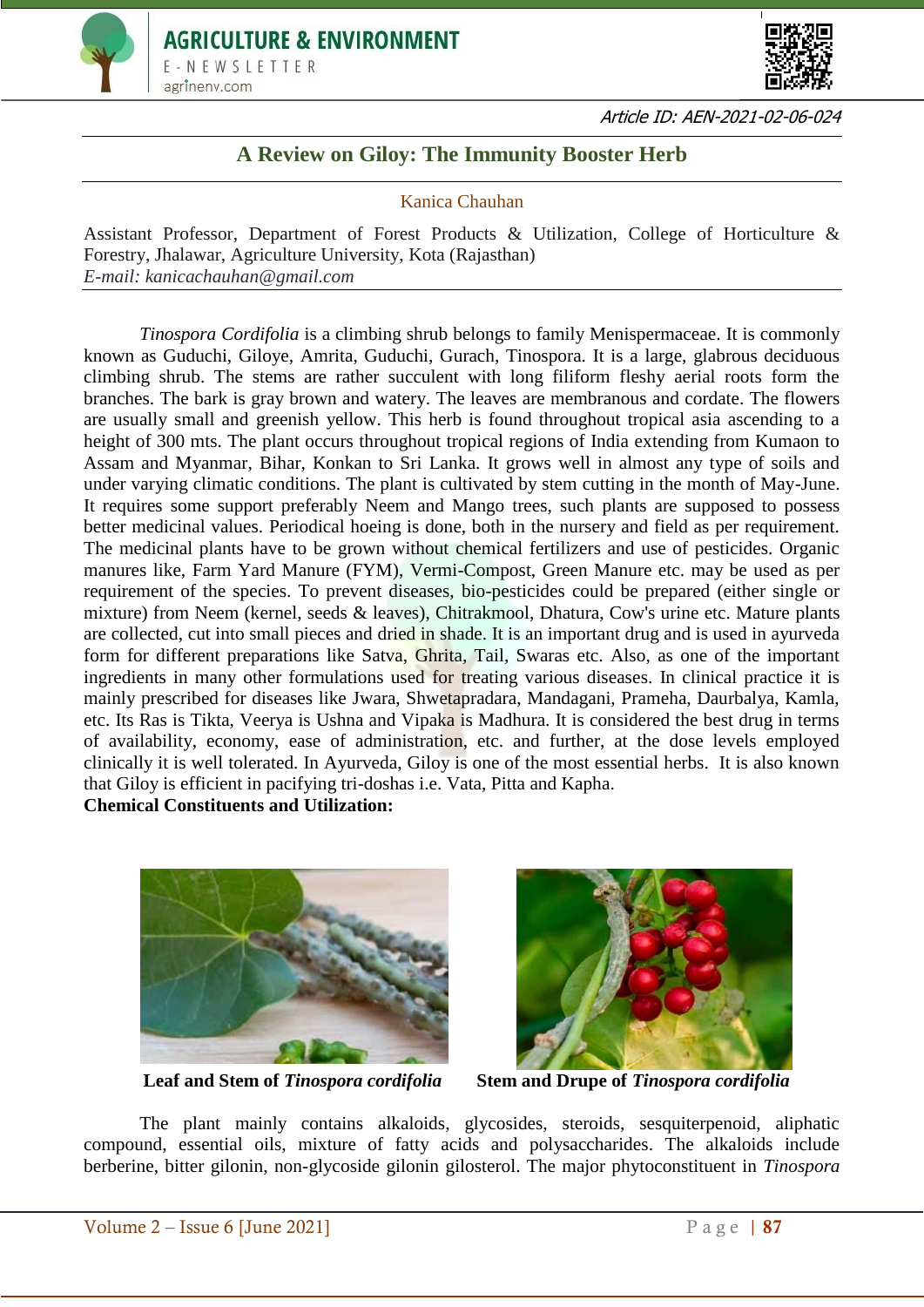



*cordifolia* include tinosporine, tinosporide, tinosporaside, cordifolide, cordifol, heptacosanol, clerodane furano diterpene, diterpenoid furanolactone tinosporidine, columbin and b-sitosterol. Berberine, Palmatine, Tembertarine, Magniflorine, Choline, and Tinosporin are reported from its stem. There are various active constituents of giloy plant obtained from various parts of plant like leaves, stems, roots etc. Giloye stem is renowned in Ayurvedic therapeutics for its usefulness in the treatment of Jwara (Fever) or as anti-pyretic. The plant shows hypoglycemic effect, and is used as oral anti-diabetic synthetic drugs in the management of diabetes partially.

| S. No. | <b>Active</b>   | <b>Compounds</b>        | <b>Source</b> | <b>Uses</b>                     |
|--------|-----------------|-------------------------|---------------|---------------------------------|
|        | Component       |                         |               |                                 |
| 1.     | Alkaloids       | Choline,<br>Berberine,  | Stem,         | Anticancer,<br>Antiviral        |
|        |                 | Palmatine               | Root          | infections,<br>Neurological     |
|        |                 | Tembetarine,            |               | Disorder and Anti-diabetic      |
|        |                 | Magnoflorine,           |               |                                 |
|        |                 | Tinosporin,             |               |                                 |
|        |                 | Isocolumbin             |               |                                 |
| 2.     | Glycosides      | Tinocordiside,          | <b>Stem</b>   | Treat<br>Neurological           |
|        |                 | Cordioside              |               | Disorder like Parkinsons        |
| 3.     | Diterpenoid     | Furanolactone           | Whole plant   | Vasorelaxants,                  |
|        |                 |                         |               | Antiinfammatory,                |
|        |                 |                         |               | Antimicrobial                   |
|        |                 |                         |               | Antihypertensive,               |
|        |                 |                         |               | Antiviral                       |
| 4.     | <b>Steroids</b> | <b>Beta-Sitosterol</b>  | Stem,         | Osteoporosis<br>Induce<br>in    |
|        |                 |                         | Aerial parts  | early<br>inflammatory           |
|        |                 |                         |               | arthritis                       |
| 5.     | Aliphatic       | Octacosanol             | Whole plant   | Anti-inflammatory               |
|        | compound        |                         |               |                                 |
| 6.     | Others          | Giloin, Tinosporic acid | Root          | Used<br>anxiety,<br>to<br>treat |
|        |                 |                         |               | inhibitors<br>for<br>Protease   |
|        |                 |                         |               | <b>HIV</b>                      |

The Giloye is also used to modify the role of various chemical mediators of inflammation like histamine and 5 HT during the initial phase of inflammation. Hence it is proved that classically prepared Giloye produced significant anti-inflammatory activity. Giloye, one among the Medya Rasayan when consumed regularly is life promoting, disease alleviating, promoter of strength, Agni, complexion, voice and are intellect promoting. On regular consumption with proper quantity one attains longevity, memory, intelligence, freedom from illness, youthfulness, excellence of lustre, complexion and voice, optimum strength of physique and sense organs, perfection in deliberation, respectability and brilliance. Giloy is used to improve or boost immunity". It contains number of antioxidants which fight free-radicals, keep your cells healthy and get rid of diseases. Giloy helps to remove toxins and purifies blood, fights against bacteria. Giloy is very beneficial in improving digestion and treating bowel related issues. Giloy contains anti-inflammatory and anti-arthritic properties that help treat arthritis and its several symptoms. For joint pain, the powder from giloy stem. It can be used along with ginger to treat rheumatoid arthritis. In several parts of India, Giloy plant is helps to boost up vision clarity. For this, boil giloy powder in water, let it cool down and apply over the eyelids. This plant contains anti-aging properties that help reduce dark spots, pimples, fine lines and wrinkles. It provides flawless, glowing skin of an individual.